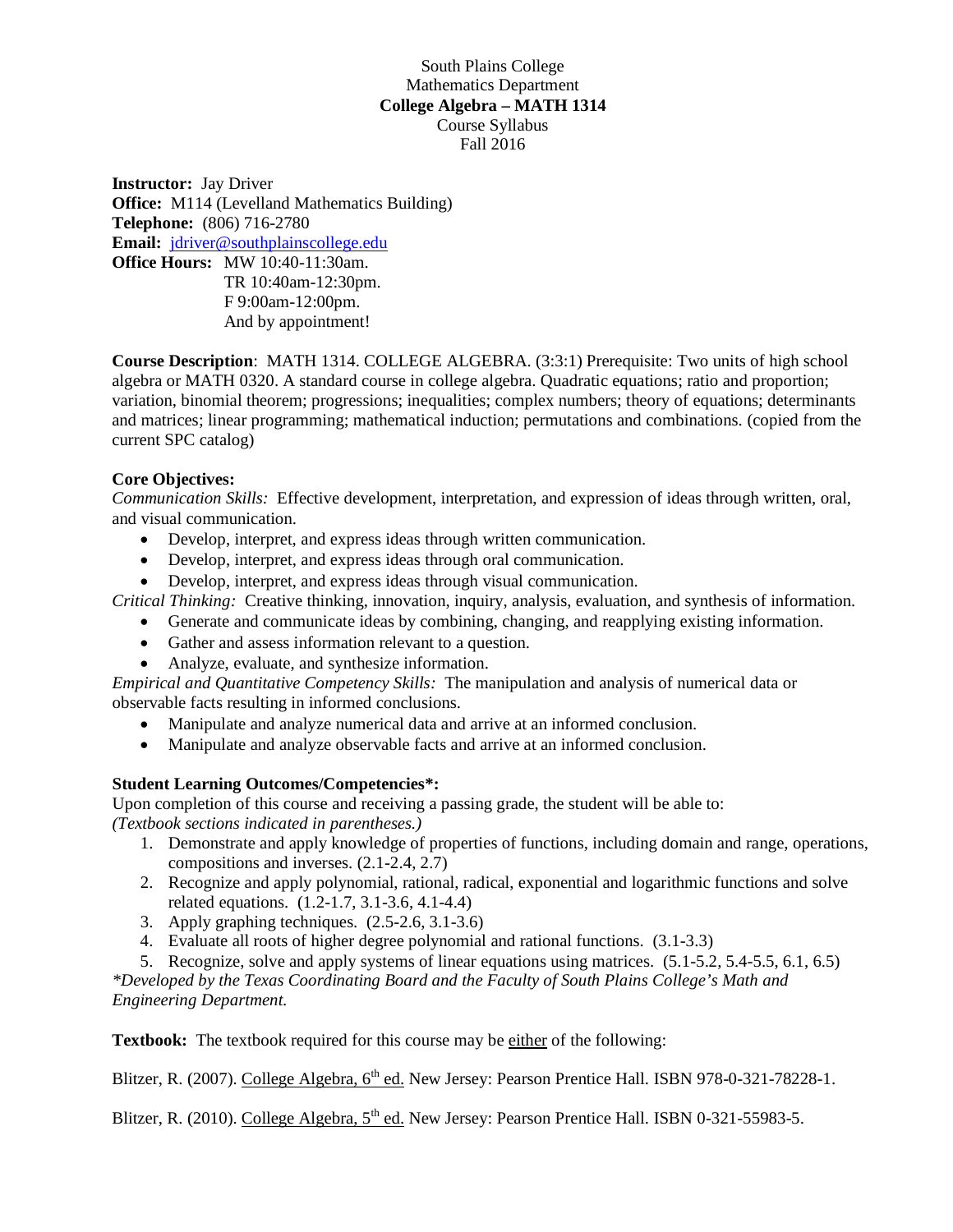**Course Objectives:** Successful completion of this course should reflect mastery of the following objectives. Chapter and section numbers are indicated in parentheses.

- 1. Solve and graph problems involving linear, quadratic, exponential, and logarithmic functions;
- (1.2, 1.3, 1.5, 1.6, 2.1, 2.2, 2.3, 2.4, 3.1, 4.1, 4.2, 4.3, 4.4)
- 2. Solve and graph linear, quadratic, and rational inequalities; (1.7, 3.6, 5.5)
- 3. Identify and simplify complex numbers; (1.4)
- 4. Apply midpoint, distance, and circle formulas; (2.8)
- 5. Analyze and graph polynomial functions; (3.2, 3.3, 3.4)
- 6. Analyze and graph rational functions; (3.5)
- 7. Create and solve systems of equations with algebraic techniques, with matrix techniques, and with determinants; (5.1, 5.2, 5.4, 6.1, 6.5)
- 8. Apply the Binomial Theorem to expand binomials of higher degree. (8.5)

**Attendance:** Attendance and effort are the most important activities for success in this course. Class attendance may be taken at any time during the class period, so please do not be late or leave early. You may be dropped from this course with a grade of X or F if you are absent four consecutive classes or if you exceed six absences throughout the semester. Be on time and turn off any cell phones or pagers before entering the classroom.

**Assignments & Grading:** Homework assignments will be made at each class meeting. Quizzes may be administered at any time. Keep all class materials (notes, handouts, homework, quizzes, and exams) organized in a notebook (3-ring binder). These materials are subject to be turned in for grading at any time. Please make certain all materials accompany you to each class meeting. No late assignments will be accepted. Daily work (homework, quizzes, notebook) will count for 20% of the final grade, while all exams count for 80% of the final grade. Expect four major exams (15% each) throughout the course and a cumulative final exam (20%) at the end of the course. Your final average in the course will determine the letter grade posted on your transcript. This grade is determined by the following scale: A (90-100%), B (80-89%), C (70-79%), D (60- 69%), F (0-59%).

**Supplies:** You will need a scientific or graphing calculator, graph paper, and a 3-ring binder. Calculators on cell phones, TI-89, TI-92, or TI-Inspire calculators, or any other electronic devices will not be allowed during testing without permission from the instructor.

**Supplementary Course Information & Tutoring:** Blackboard is the online course management system that will be utilized for this course. This course syllabus, as well as any class handouts can be accessed through Blackboard. Login at [http://spc.blackboard.com.](http://spc.blackboard.com/) The user name and password should be the same as the MySPC and SPC email.

User name: first initial, last name, and last 4 digits of the Student ID

Password: Original CampusConnect Pin No. (found on SPC acceptance letter)

Free tutoring and video tapes are available in room M116 or in Building 2 at the Reese Center. Digital versions of these tutorial videos can be viewed on your personal computer at the Blackboard address given above. Check Blackboard often for the latest tutoring schedule and course supplements (handouts, online practice quizzes, additional notes, sample problems for practice, etc.).

**Student Conduct:** You are expected to be respectful to others in the classroom. Please assist in maintaining a classroom environment conducive to learning. Any student disrupting the learning environment will be asked to leave and may be dropped from the course.

**Disability:** Students with disabilities, including but not limited to physical, psychiatric, or learning disabilities, who wish to request accommodations in this class should notify the Disability Services Office early in the semester so that the appropriate arrangements may be made. In accordance with federal law, a student requesting accommodations must provide acceptable documentation of his/her disability to the Disability Services Office. For more information, call or visit the Disability Services Office at Levelland Student Health & Wellness Center 806-716-2577, Reese Center (also covers ATC) Building 8: 806-716- 4675, Plainview Center Main Office: 806-716-4302 or 806-296-9611, or the Health and Wellness main number at 806-716-2529.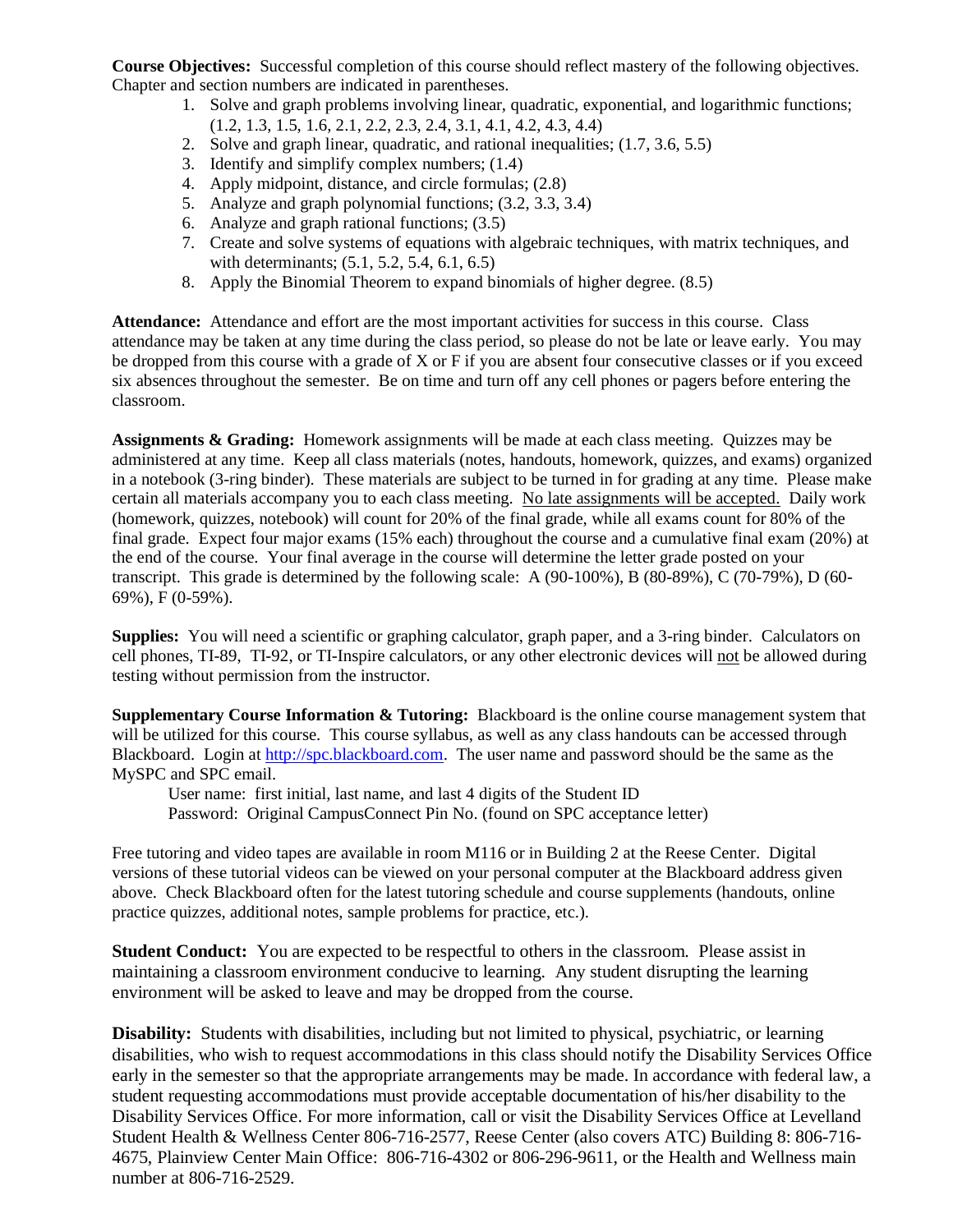**Equal Opportunity:** South Plains College strives to accommodate the individual needs of all students in order to enhance their opportunities for success in the context of a comprehensive community college setting. It is the policy of South Plains College to offer all educational and employment opportunities without regard to race, color, national origin, religion, gender, disability or age.

**Diversity:** In this class, the teacher will establish and support an environment that values and nurtures individual and group differences and encourages engagement and interaction. Understanding and respecting multiple experiences and perspectives will serve to challenge and stimulate all of us to learn about others, about the larger world and about ourselves. By promoting diversity and intellectual exchange, we will not only mirror society as it is, but also model society as it should and can be.